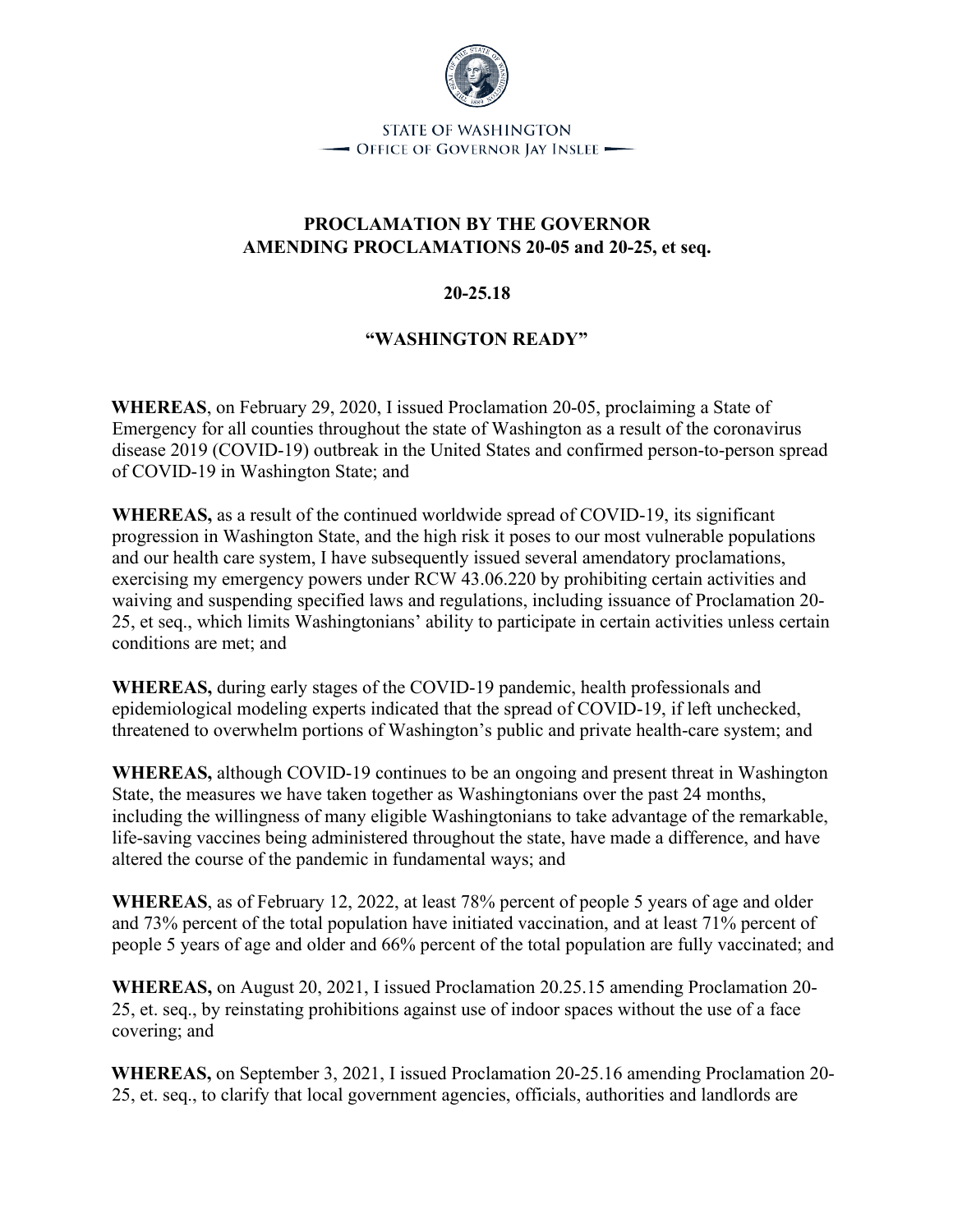prohibited from preventing or prohibiting any person or business or other entity in their jurisdictions and tenants in their properties, respectively, from imposing face covering requirements on or requiring proof of vaccination from any worker, customer, or other person or taking or threatening to take any adverse action of any kind against any person or business or other entity or tenant for imposing face covering requirements on or requiring proof of vaccination from any worker, customer, or other person; and

**WHEREAS**, on September 13, 2021, I issued Proclamation 20-25.17 amending Proclamation 20-25, et. seq., to adopt and align the Proclamation with the Secretary of Health's order that was amended to also require face coverings outdoors while at a large gathering of 500 or more persons, regardless of a person's vaccination status; and

**WHEREAS**, the data now supports the conclusion that the surge of disease driven by the highly infectious Omicron variant is subsiding significantly in much of the state and the corresponding extraordinary stress on our hospitals due to COVID-19 hospitalizations is likewise improving; and

**WHEREAS,** over the past 24 months, health experts and epidemiological modeling experts, including those at the Department of Health, the United States Centers for Disease Control and Prevention (CDC), and our state universities, have gained critical knowledge regarding the spread of COVID-19, including a better understanding of the risks associated with certain activities and the measures that can be taken to reduce those risks; and

**WHEREAS,** given the reduction in COVID-19 cases and hospitalizations, it is now appropriate to rescind the requirement that face coverings be worn at outdoor events and gatherings attended by 500 or more people;

**WHEREAS,** notwithstanding the recent and hopeful decrease in cases and hospitalizations, the worldwide COVID-19 pandemic and its persistence in Washington State continue to threaten the life and health of our people as well as the economy of Washington State, and remain a public disaster affecting life, health, property, or the public peace; and

**WHEREAS**, the Washington State Department of Health continues to maintain a Public Health Incident Management Team in coordination with the State Emergency Operations Center and other supporting state agencies to manage the public health aspects of the incident; and

**WHEREAS**, the Washington State Military Department Emergency Management Division, through the State Emergency Operations Center, continues coordinating resources across state government to support the Department of Health and local health officials in alleviating the impacts to people, property, and infrastructure, and continues coordinating with the state Department of Health in assessing the impacts and long-term effects of the incident on Washington State and its people; and

**NOW, THEREFORE**, I, Jay Inslee, Governor of the state of Washington, as a result of the above noted situation, and under Chapters 38.08, 38.52, and 43.06 RCW, do hereby proclaim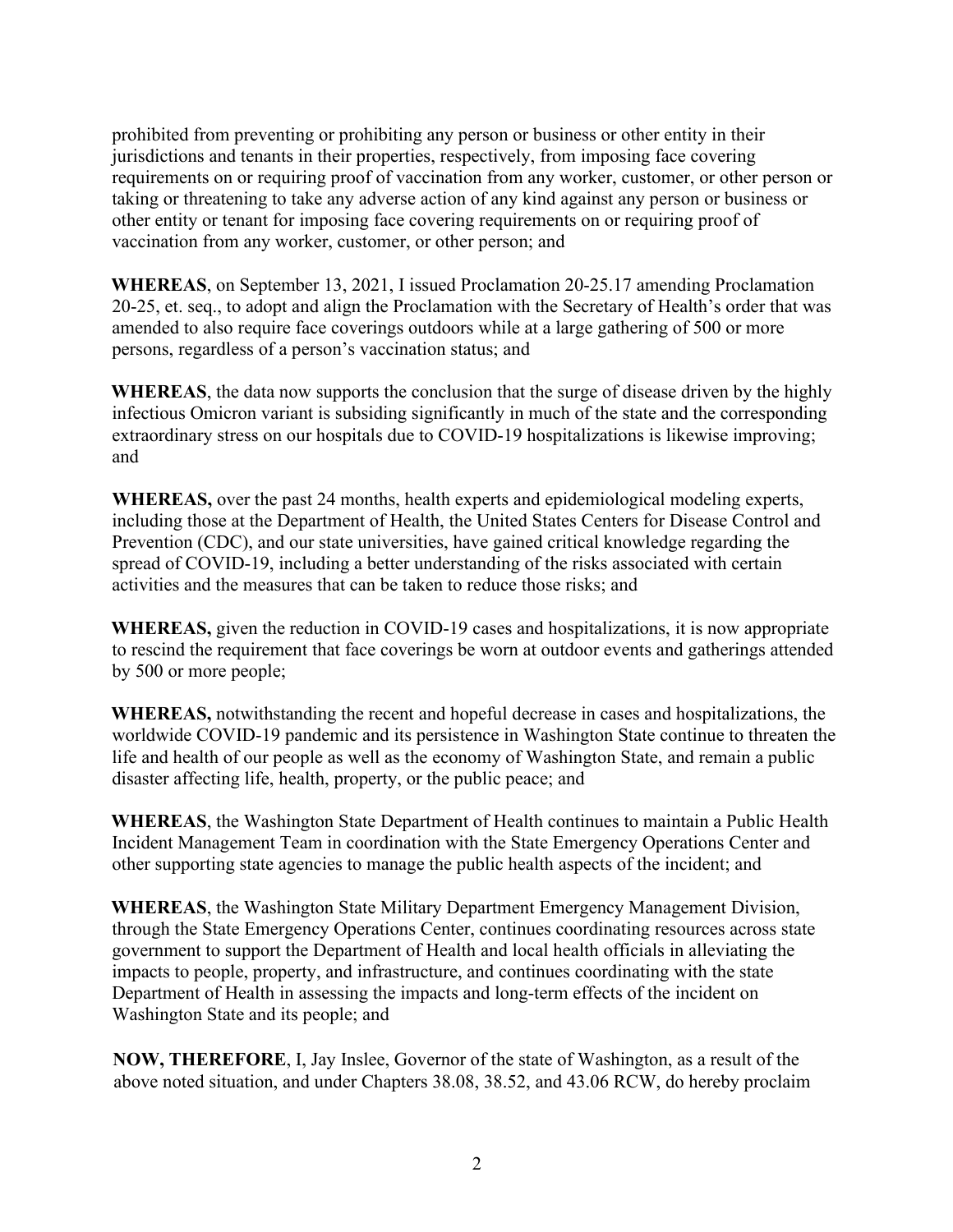and order that a State of Emergency continues to exist in all counties of Washington State, that Proclamation 20-05, as amended, remains in effect, and that, to help preserve and maintain life, health, property or the public peace pursuant to RCW 43.06.220(1)(h), Proclamation 20-25, et seq., remains in full force and effect*,* except as specifically amended by this Proclamation 20- 25.18, as set out below.

**FURTHERMORE,** I hereby amend the provisions in 20-25, et seq., as they relate to face coverings to prohibit any individual from failing to wear a face covering as required by the Secretary of Health's face covering [order](https://www.doh.wa.gov/Portals/1/Documents/1600/coronavirus/Secretary_of_Health_Order_20-03_Statewide_Face_Coverings.pdf) [a](https://www.doh.wa.gov/Portals/1/Documents/1600/coronavirus/Secretary_of_Health_Order_20-03_Statewide_Face_Coverings.pdfhttps:/www.doh.wa.gov/Portals/1/Documents/1600/coronavirus/Secretary_of_Health_Order_20-03_Statewide_Face_Coverings.pdf)nd any subsequent amendments. I further prohibit any governmental, commercial, or nonprofit entity or private party from allowing any individual to enter or remain in any indoor space under their control unless the individual is in compliance with the Secretary of Health's face covering [order](https://www.doh.wa.gov/Portals/1/Documents/1600/coronavirus/Secretary_of_Health_Order_20-03_Statewide_Face_Coverings.pdf) [a](https://www.doh.wa.gov/Portals/1/Documents/1600/coronavirus/Secretary_of_Health_Order_20-03_Statewide_Face_Coverings.pdfhttps:/www.doh.wa.gov/Portals/1/Documents/1600/coronavirus/Secretary_of_Health_Order_20-03_Statewide_Face_Coverings.pdf)nd any subsequent amendments.

**ADDITIONALLY**, in furtherance of these prohibitions, and for general awareness:

- 1. The face covering requirements in prior versions of Proclamation 20-25 are hereby rescinded and replaced with the requirements imposed in and pursuant to this version of Proclamation 20-25. The Secretary of Health's face covering [order](https://www.doh.wa.gov/Portals/1/Documents/1600/coronavirus/Secretary_of_Health_Order_20-03_Statewide_Face_Coverings.pdf) [a](https://www.doh.wa.gov/Portals/1/Documents/1600/coronavirus/Secretary_of_Health_Order_20-03_Statewide_Face_Coverings.pdfhttps:/www.doh.wa.gov/Portals/1/Documents/1600/coronavirus/Secretary_of_Health_Order_20-03_Statewide_Face_Coverings.pdf)nd any subsequent amendments are incorporated by reference.
- 2. Employers must comply with all conditions for operation required by the Washington State Department of Labor & Industries, including interpretive [guidance,](https://www.lni.wa.gov/agency/outreach/novel-coronavirus-outbreak-covid-19-resources) regulations and rules [an](https://www.lni.wa.gov/safety-health/safety-rules/chapter-pdfs/WAC296-800.pdf)d Department of Labor & Industries-administered statutes.
- 3. Employers must notify their local health jurisdiction within 24 hours if they suspect COVID-19 is spreading in their workplace, or if they are aware of two or more employees who develop confirmed or suspected COVID-19 within a 14-day period.
- 4. Everyone is required to cooperate with public health authorities in the investigation of cases, suspected cases, outbreaks, and suspected outbreaks of COVID-19 and with the implementation of infection control measures pursuant to State Board of Health rule in WAC 246-101-425.
- 5. All mandatory guidelines for specific businesses and activities, which remain in effect except as modified by this Proclamation, may be found at the Governor's Office [websit](https://www.governor.wa.gov/)[e,](https://www.governor.wa.gov/issues/issues/covid-19-resources) *[COVID-19](https://www.governor.wa.gov/issues/issues/covid-19-resources) [Resources and Information](https://www.governor.wa.gov/issues/issues/covid-19-resources)*[,](https://www.governor.wa.gov/issues/issues/covid-19-resources) [an](https://www.governor.wa.gov/issues/issues/covid-19-resources)d at *[COVID-19](https://www.governor.wa.gov/issues/issues/covid-19-resources/covid-19-reopening-guidance-businesses-and-workers) [Reopening](https://www.governor.wa.gov/issues/issues/covid-19-resources/covid-19-reopening-guidance-businesses-and-workers)  [Guidance for Businesses and Workers](https://www.governor.wa.gov/issues/issues/covid-19-resources/covid-19-reopening-guidance-businesses-and-workers)*[.](https://www.governor.wa.gov/issues/issues/covid-19-resources/covid-19-reopening-guidance-businesses-and-workers) [E](https://www.governor.wa.gov/issues/issues/covid-19-resources/covid-19-reopening-guidance-businesses-and-workers)xisting guidelines that require proof of vaccination for certain settings and activities remain in effect until such time as those guidelines are expressly modified.

**ADDITIONALLY**, in support and clarification of this proclamation: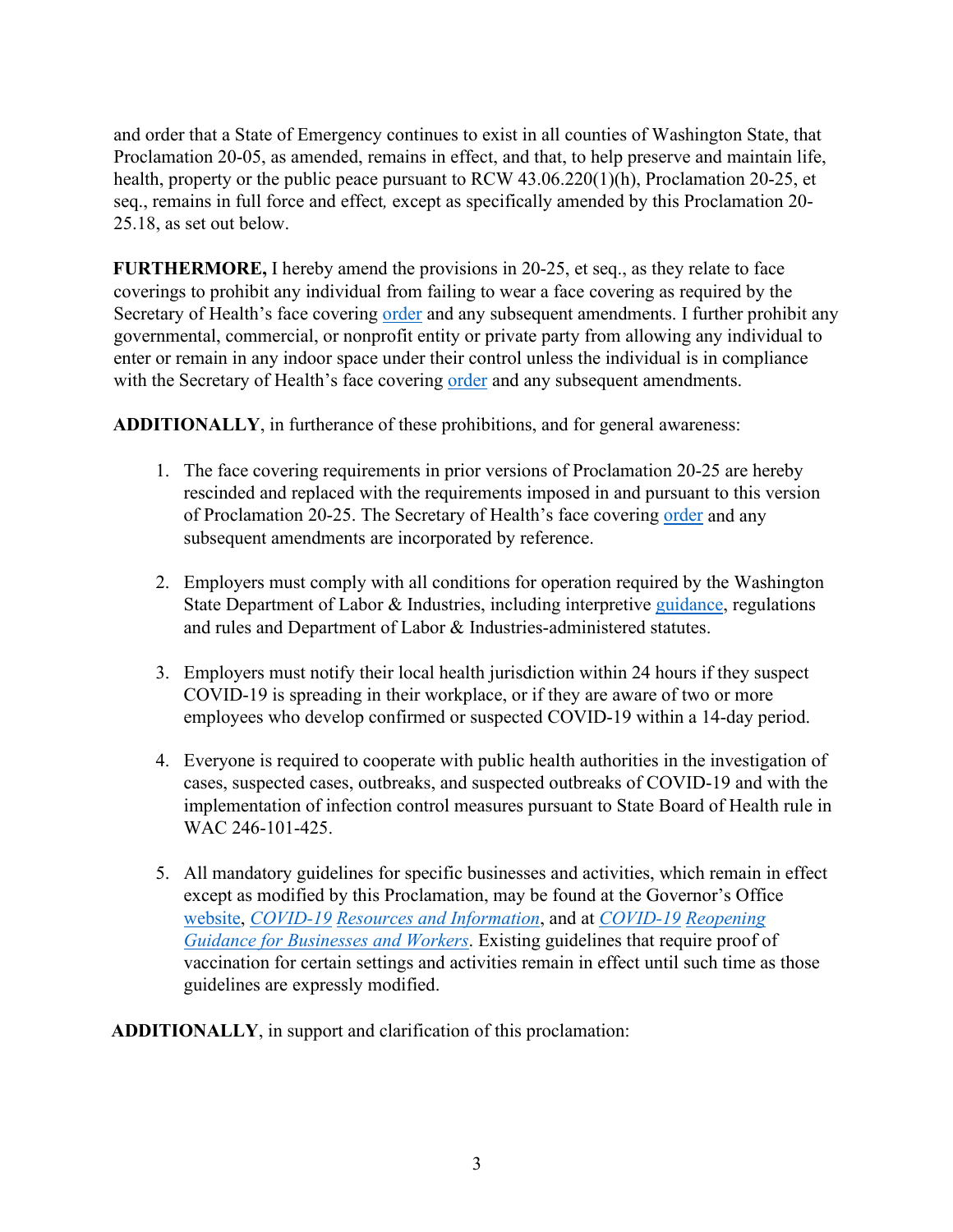- 1. General rule: General face covering requirements are found in the Secretary of Health's face covering [order](https://www.doh.wa.gov/Portals/1/Documents/1600/coronavirus/Secretary_of_Health_Order_20-03_Statewide_Face_Coverings.pdf)[,](https://www.doh.wa.gov/Portals/1/Documents/1600/coronavirus/Secretary_of_Health_Order_20-03_Statewide_Face_Coverings.pdfhttps:/www.doh.wa.gov/Portals/1/Documents/1600/coronavirus/Secretary_of_Health_Order_20-03_Statewide_Face_Coverings.pdf) and any subsequent amendments, as incorporated herein by reference.
- 2. Additional local restrictions may apply: Nothing in this proclamation or in the Secretary of Health's face covering order prevents any other individual or entity from imposing more restrictive face covering or additional restrictions or requirements in businesses or other locations within the scope of their legal authority. In addition, local government agencies, officials, and authorities and landlords are prohibited from preventing or prohibiting any person or business or other entity in their jurisdictions and tenants in their properties, respectively, from imposing face covering requirements on or requiring proof of vaccination from any worker, customer, or other person and are further prohibited from taking or threatening to take any adverse action of any kind against any person or business or other entity or tenant for imposing face covering requirements on or requiring proof of vaccination from any worker, customer, or other person. Adverse actions prohibited by this section include, but are not limited to, denying, suspending, withholding, or terminating a contract, patronage, funding, or benefits, declining to rent or lease property, increasing rental rates, and eviction.
- 3. Customers: Governmental, commercial, and nonprofit entities and private parties are prohibited from allowing customers to enter or remain in any indoor space under their control unless the customer is wearing a face covering if required by the Secretary of Health's face covering order.
- 4. Employees: All employees are required to comply with the Secretary of Health's face covering order at the employee's worksite. Unless additional restrictions are imposed by the employer or a state or local authority, or face coverings are legally required at the specific worksite regardless of vaccination status, an employee may work outdoors without wearing a face covering, and a fully vaccinated employee may work indoors without wearing a face covering at the employer's worksite in areas not generally accessible to the public and when no customers, volunteers, visitors, or non-employees are present as permitted by the Secretary of Health's face covering order, but only after the employee has either provided (a) proof of vaccination to the employer; or (b) a signed document attesting to the employee's fully vaccinated status, *except as otherwise prohibited in Proclamation 21-14, et seq. (Vaccination Requirement)*. The option, if applicable, to provide a signed self-attestation may be done in hard copy or electronically.
- 5. Employers: Employers are required to provide a safe and healthy workplace and must assess hazards in their workplace and take appropriate steps to protect workers. COVID-19 remains a recognized hazard that continues to pose a significant risk to the health and life of employees. Employers must require that employees wear a face covering in accordance with the Secretary of Health's face covering [order,](https://www.doh.wa.gov/Portals/1/Documents/1600/coronavirus/Secretary_of_Health_Order_20-03_Statewide_Face_Coverings.pdf) to that end, employers: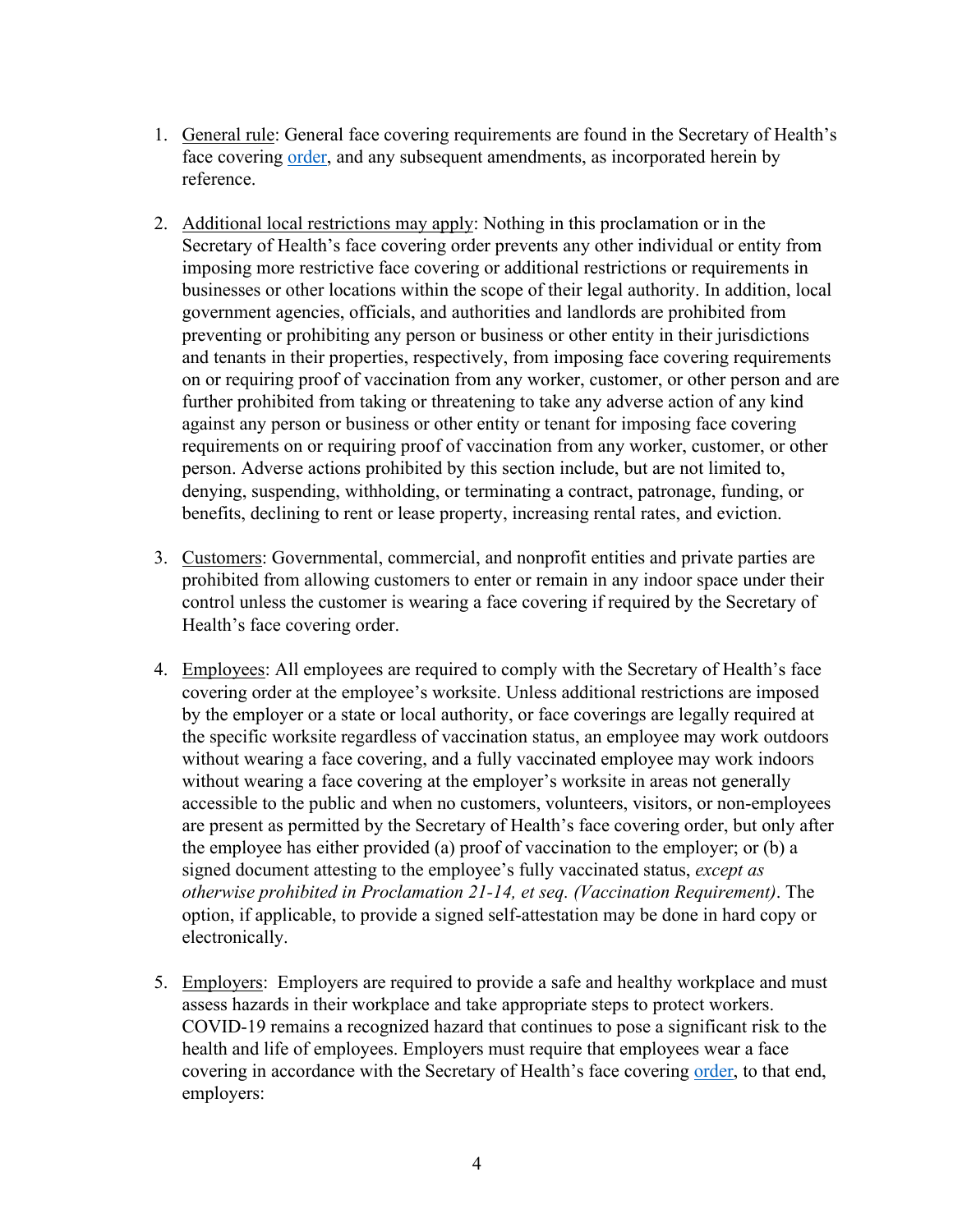- a. Must choose a method of proof of vaccination, documented proof of vaccination or self-attestation (*except as otherwise prohibited in Proclamation 21-14, et seq. (Vaccination Requirement*)), and require such proof from every employee before those employees are permitted to work without wearing a face covering at the employer's worksite in areas not generally accessible to the public and when no customers, volunteers, visitors, or non-employees are present as permitted by the Secretary of Health's face covering order referenced above;
- b. Notwithstanding (a) above, may require that employees wear a face covering while at the worksite in all areas regardless of vaccination status; and
- c. May require vaccination as a condition of employment, except as prohibited by state or federal law.

**ADDITIONALLY,** in addition to guidance issued by the Department of Health and the Department of Labor & Industries, additional guidance for businesses, employees, and customers may be found [here](https://www.governor.wa.gov/issues/issues/covid-19-resources/covid-19-reopening-guidance) [a](https://www.governor.wa.gov/issues/issues/covid-19-resources/covid-19-reopening-guidance)nd is incorporated by reference, and such guidance may be updated periodically and all such updates are also incorporated by reference.

I again direct that the plans and procedures of the *Washington State Comprehensive Emergency Management Plan* be implemented throughout state government. State agencies and departments are directed to continue utilizing state resources and doing everything reasonably possible to support implementation of the *Washington State Comprehensive Emergency Management Plan*  and to assist affected political subdivisions in an effort to respond to and recover from the COVID-19 pandemic.

I continue to order into active state service the organized militia of Washington State to include the National Guard and the State Guard, or such part thereof as may be necessary in the opinion of The Adjutant General to address the circumstances described above, to perform such duties as directed by competent authority of the Washington State Military Department in addressing the outbreak.

Additionally, I continue to direct the Department of Health, the Washington State Military Department Emergency Management Division, and other agencies to identify and provide appropriate personnel for conducting necessary and ongoing incident related assessments.

Violators of this order may be subject to criminal penalties pursuant to RCW 43.06.220(5). Further, if people fail to comply, I may be forced to reinstate additional prohibitions established in earlier proclamations.

This order is effective February 18, 2021. Unless extended or amended, or upon termination of this amendatory proclamation, the provisions of Proclamation 20-25, et seq., will continue to be